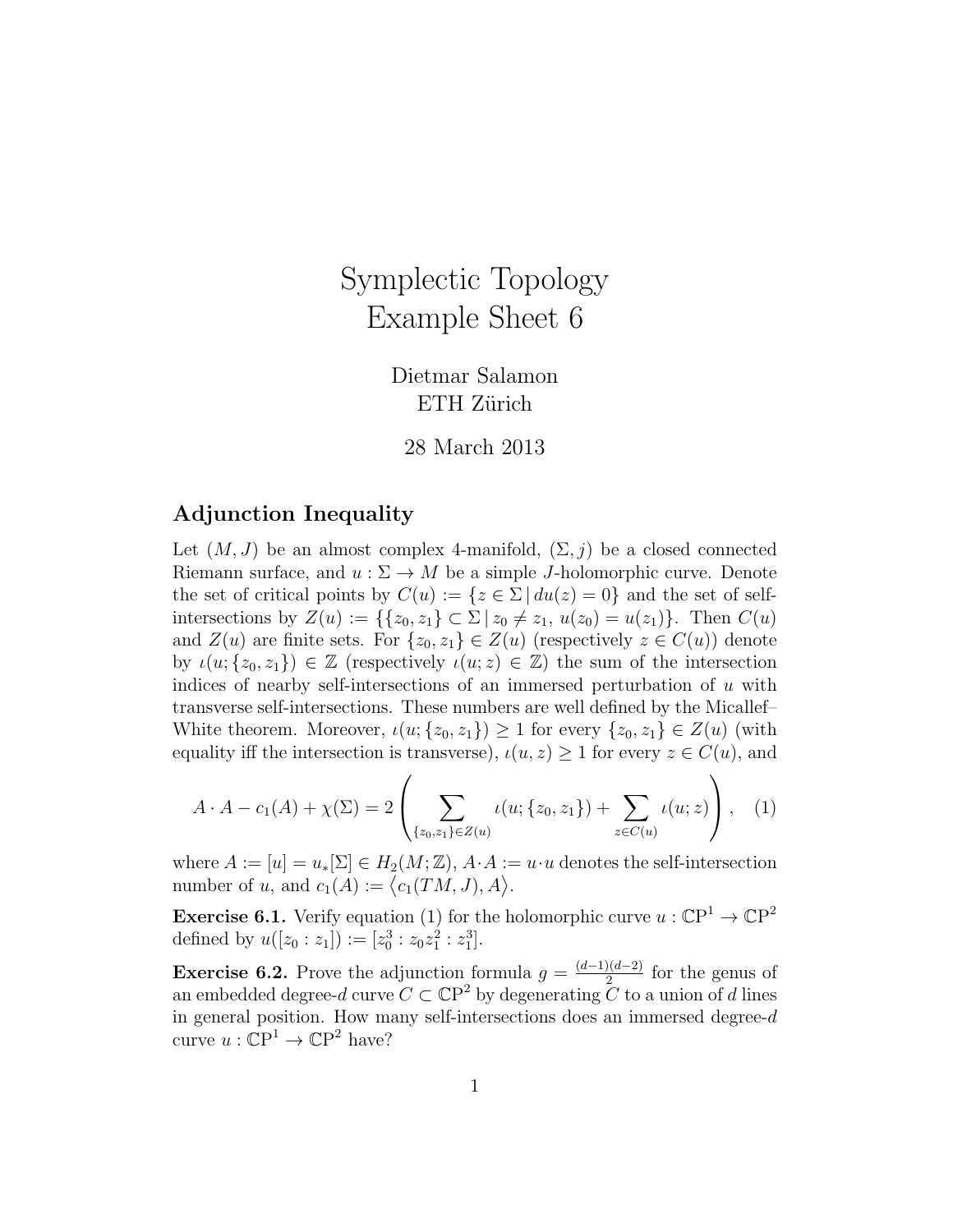## Hirzebruch Signature Theorem

Let M be a closed oriented smooth 4-manifold. Then the formula

$$
H^2(M; \mathbb{R}) \times H^2(M; \mathbb{R}) \to \mathbb{R} : (\omega, \tau) \mapsto \int_M \omega \wedge \tau \tag{2}
$$

defines a nondegenerate symmetric bilinear form on the deRham cohomology group  $H^2(M;\mathbb{R})$ . The **signature of** M is defined as the signature of the quadratic form (2) and is denoted by

$$
\sigma(M) := b^{+}(M) - b^{-}(M), \qquad b^{+}(M) + b^{-}(M) = \dim H^{2}(M; \mathbb{R}).
$$

Here  $b^{\pm}(M)$  denotes the dimension of a maximal positive (respectively negative) subspace of  $H^2(M;\mathbb{R})$  with respect to (2).

The composition of (2) with the homomorphism  $H^2(M; \mathbb{Z}) \to H^2(M; \mathbb{R})$ is the quadratic form  $H^2(M; \mathbb{Z}) \times H^2(M; \mathbb{Z}) \to \mathbb{Z} : (a, b) \mapsto \langle a \cup b, [M] \rangle$  and is dual to the intersection pairing  $Q_M : H_2(M; \mathbb{Z}) \times H_2(M; \mathbb{Z}) \to \mathbb{Z}$ , given by  $Q_M(A, B) := A \cdot B$  for  $A, B \in H_2(M; \mathbb{Z})$ .

Let  $J$  be an almost complex structure on  $M$ . The **Hirzebruch signa**ture theorem asserts that its first Chern class  $c := c_1(TM, J) \in H^2(M; \mathbb{Z})$ satisfies

$$
c^2 = 2\chi(M) + 3\sigma(M). \tag{3}
$$

Here  $c^2 := \langle c \cup c, [M] \rangle \in \mathbb{Z}$ . A theorem of Wu asserts that a cohomology class  $c \in H^2(M;\mathbb{Z})$  is the first Chern class of an almost complex structure on  $M$  if and only if it satisfies equation (3) and is an integral lift of the second Stiefel–Whitney class  $\mathrm{w}_2(TM) \in H^2(M;\mathbb{Z}/2\mathbb{Z})$ . (If  $H^2(M;\mathbb{Z})$  has no 2-torsion then a cohomology class  $c \in H^2(M; \mathbb{Z})$  is an integral lift of  $w_2(TM)$ if and only if the number  $\langle c, A \rangle - A \cdot A$  is even for every  $A \in H_2(M; \mathbb{Z})$ .

Exercise 6.3. Prove that the n-fold connected sum

$$
n\mathbb{C}\mathrm{P}^2 = \mathbb{C}\mathrm{P}^2 \# \mathbb{C}\mathrm{P}^2 \# \cdots \# \mathbb{C}\mathrm{P}^2
$$

admits an almost complex structure if and only if  $n$  is odd.

**Exercise 6.4.** Let  $X \subset \mathbb{C}P^3$  be a degree-d hypersurface. Compute the Euler characteristic and signature of  $X$  and the Chern class of  $TX$ . **Hint:** Use the fact that  $X$  is simply connected.

**Exercise 6.5.** Let  $X \subset \mathbb{C}P^4$  be a degree-d hypersurface. Compute the Betti numbers of X and the Chern class of TX. **Hint:** Use the fact that X is simply connected and that  $H_2(X;\mathbb{Z}) \cong \mathbb{Z}$ . Thus, by Poincaré duality, it remains to compute  $b_3 = \dim H_3(X; \mathbb{R})$ .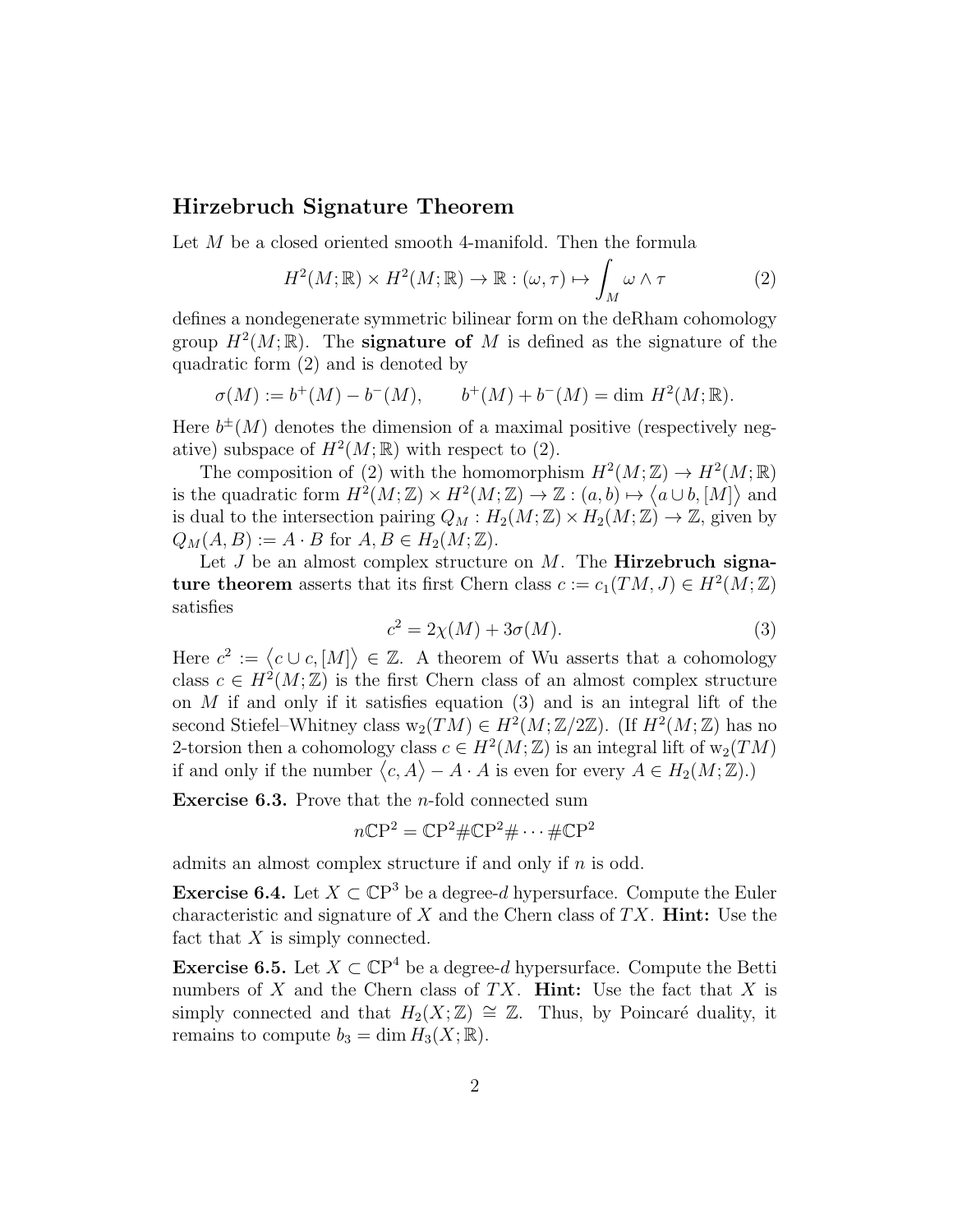## The Linearized Cauchy–Riemann Operator

Let  $(M, J)$  be an almost complex manifold, equipped with a Riemannian metric

$$
g=\langle\cdot,\cdot\rangle
$$

with respect to which  $J$  is skew-adjoint, denote by

$$
\omega:=\left\langle J\cdot,\cdot\right\rangle
$$

the nondegenerate 2-form on M determined by g and J, and denote by  $\nabla$ the Levi-Civita connection of g. Let  $(\Sigma, j)$  be a closed connected Riemann surface and let  $u : \Sigma \to M$  be a smooth map. The operator

$$
D_u: \Omega^0(\Sigma, u^*TM) \to \Omega^{0,1}_J(\Sigma, u^*TM)
$$

is defined by

$$
D_u \xi := (\nabla \xi)^{0,1} - \frac{1}{2} J(u) (\nabla_{\xi} J(u)) \partial_J(u), \qquad (4)
$$

where

$$
(\nabla \xi)^{0,1} := \frac{1}{2} (\nabla \xi + J(u) \nabla \xi \circ j), \qquad \partial_J(u) := \frac{1}{2} (du - J(u) du \circ j).
$$

Exercise 6.6. Prove that, in local coordinates, the Christoffel symbols on the right hand side of equation  $(4)$  cancel whenever u is a J-holomorphic curve.

**Exercise 6.7.** Define the connection  $\tilde{\nabla}$  on TM by

$$
\widetilde{\nabla}_Y X := \nabla_Y X - \frac{1}{2} J(\nabla_Y J) X \tag{5}
$$

for  $X, Y \in \text{Vect}(M)$ . Prove that  $\widetilde{\nabla}$  is a Riemannian connection and  $\widetilde{\nabla}J = 0$ . Prove that, for every smooth map  $u : \Sigma \to M$ , the connection  $\tilde{\nabla}$  in (5) induces a unique differential operator

$$
d^{\nabla} : \Omega^1(\Sigma, u^*TM) \to \Omega^2(\Sigma, u^*TM)
$$

that satisfies

$$
d^{\nabla}(\alpha \xi) = (d\alpha)\xi - \alpha \wedge \widetilde{\nabla}\xi
$$

for every  $\alpha \in \Omega^1(\Sigma)$  and every  $\xi \in \Omega^0(\Sigma, u^*TM)$ .